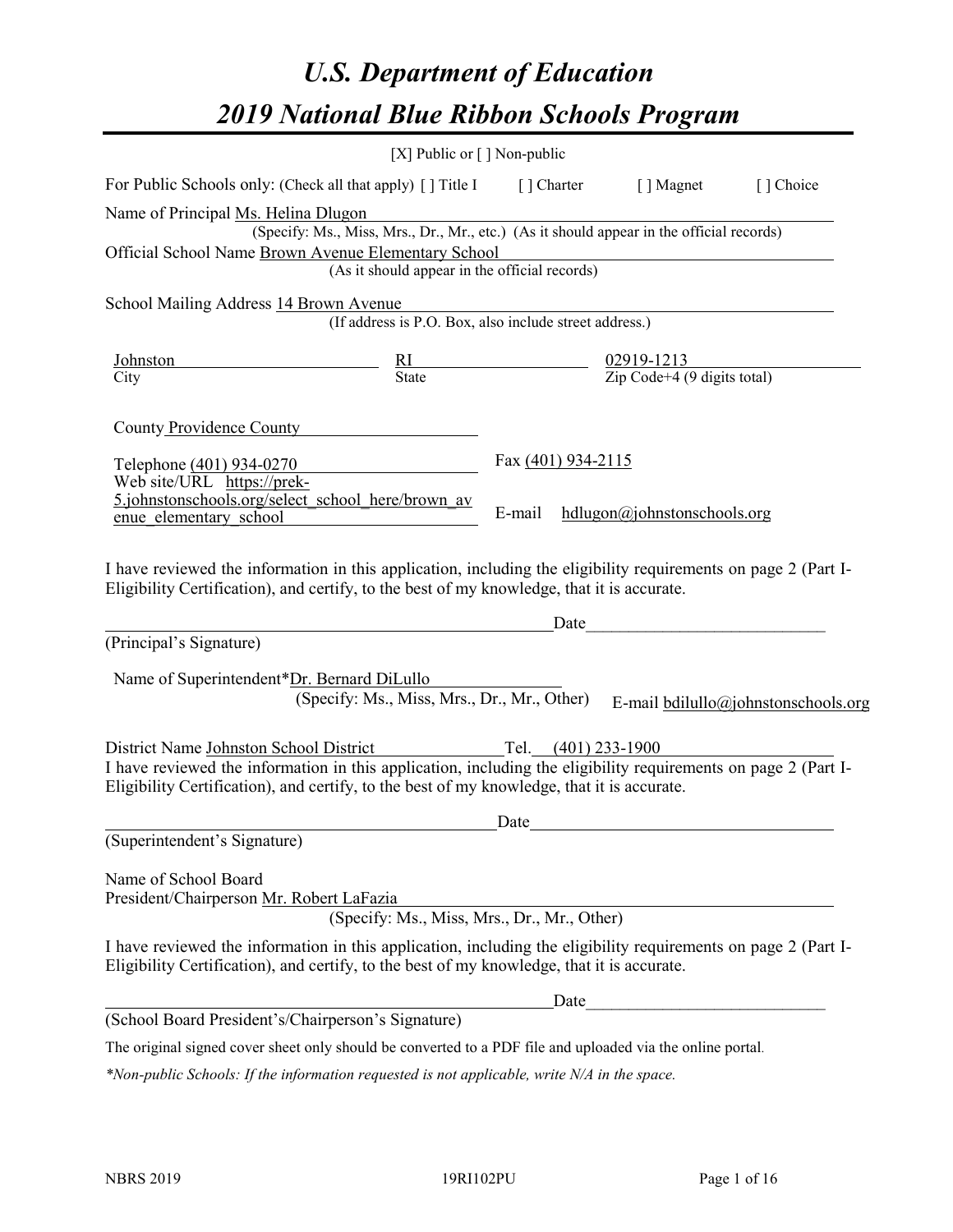The signatures on the first page of this application (cover page) certify that each of the statements below, concerning the school's eligibility and compliance with U.S. Department of Education and National Blue Ribbon Schools requirements, are true and correct.

1. All nominated public schools must meet the state's performance targets in reading (or English language arts) and mathematics and other academic indicators (i.e., attendance rate and graduation rate), for the all students group, including having participation rates of at least 95 percent using the most recent accountability results available for nomination.

2. To meet final eligibility, all nominated public schools must be certified by states prior to September 2019 in order to meet all eligibility requirements. Any status appeals must be resolved at least two weeks before the awards ceremony for the school to receive the award.

3. The school configuration includes one or more of grades K-12. Schools on the same campus with one principal, even a K-12 school, must apply as an entire school.

4. The school has been in existence for five full years, that is, from at least September 2013 and each tested grade must have been part of the school for the past three years.

5. The nominated school has not received the National Blue Ribbon Schools award in the past five years: 2014, 2015, 2016, 2017, or 2018.

6. The nominated school has no history of testing irregularities, nor have charges of irregularities been brought against the school at the time of nomination. If irregularities are later discovered and proven by the state, the U.S. Department of Education reserves the right to disqualify a school's application and/or rescind a school's award.

7. The nominated school has not been identified by the state as "persistently dangerous" within the last two years.

8. The nominated school or district is not refusing Office of Civil Rights (OCR) access to information necessary to investigate a civil rights complaint or to conduct a district-wide compliance review.

9. The OCR has not issued a violation letter of findings to the school district concluding that the nominated school or the district as a whole has violated one or more of the civil rights statutes. A violation letter of findings will not be considered outstanding if OCR has accepted a corrective action plan from the district to remedy the violation.

10. The U.S. Department of Justice does not have a pending suit alleging that the nominated school or the school district, as a whole, has violated one or more of the civil rights statutes or the Constitution's equal protection clause.

11. There are no findings of violations of the Individuals with Disabilities Education Act in a U.S. Department of Education monitoring report that apply to the school or school district in question; or if there are such findings, the state or district has corrected, or agreed to correct, the findings.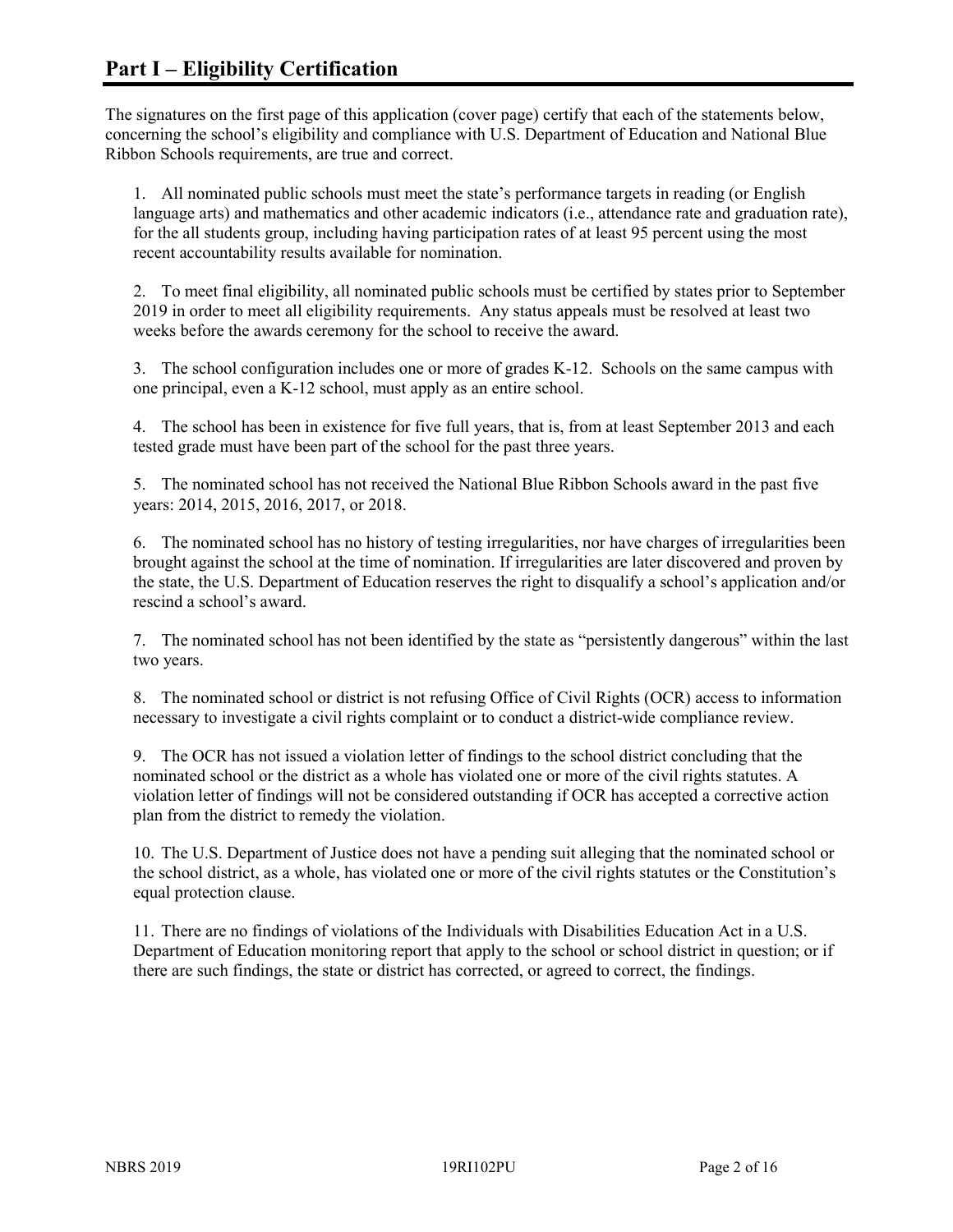#### **Data should be provided for the most recent school year (2018-2019) unless otherwise stated.**

#### **DISTRICT**

1. Number of schools in the district  $\frac{5}{2}$  Elementary schools (includes K-8) (per district designation): 1 Middle/Junior high schools 1 High schools 0 K-12 schools

7 TOTAL

**SCHOOL** (To be completed by all schools)

2. Category that best describes the area where the school is located:

[ ] Urban or large central city [X] Suburban [] Rural or small city/town

3. Number of students as of October 1, 2018 enrolled at each grade level or its equivalent in applying school:

| Grade                           | # of         | # of Females | <b>Grade Total</b> |
|---------------------------------|--------------|--------------|--------------------|
|                                 | <b>Males</b> |              |                    |
| <b>PreK</b>                     | 0            | $\theta$     | 0                  |
| $\mathbf K$                     | 0            | 0            | 0                  |
| 1                               | 30           | 13           | 43                 |
| $\mathbf{2}$                    | 27           | 17           | 44                 |
| 3                               | 22           | 15           | 37                 |
| 4                               | 25           | 26           | 51                 |
| 5                               | 25           | 18           | 43                 |
| 6                               | 0            | $\theta$     | 0                  |
| 7                               | 0            | 0            | 0                  |
| 8                               | 0            | 0            | 0                  |
| 9                               | 0            | 0            | 0                  |
| 10                              | 0            | 0            | 0                  |
| 11                              | 0            | 0            | 0                  |
| 12 or higher                    | $\theta$     | $\theta$     | 0                  |
| <b>Total</b><br><b>Students</b> | 129          | 89           | 218                |

\*Schools that house PreK programs should count preschool students **only** if the school administration is responsible for the program.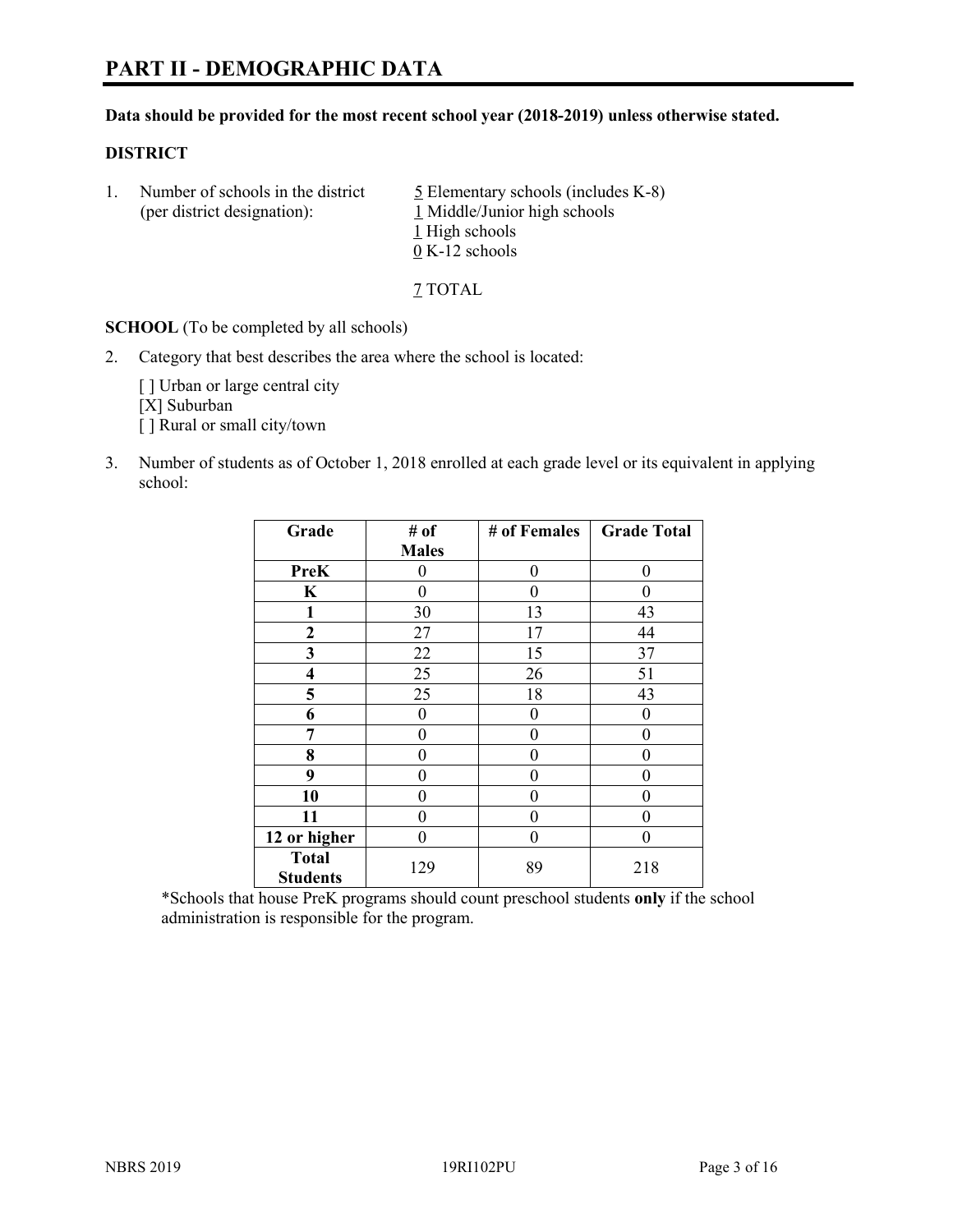4. Racial/ethnic composition of  $1\%$  American Indian or Alaska Native the school (if unknown, estimate): 2 % Asian

 % Black or African American % Hispanic or Latino % Native Hawaiian or Other Pacific Islander 83 % White % Two or more races **100 % Total**

(Only these seven standard categories should be used to report the racial/ethnic composition of your school. The Final Guidance on Maintaining, Collecting, and Reporting Racial and Ethnic Data to the U.S. Department of Education published in the October 19, 2007 *Federal Register* provides definitions for each of the seven categories.)

5. Student turnover, or mobility rate, during the 2017 – 2018 school year: 7%

If the mobility rate is above 15%, please explain.

This rate should be calculated using the grid below. The answer to (6) is the mobility rate.

| <b>Steps For Determining Mobility Rate</b>    | Answer |
|-----------------------------------------------|--------|
| (1) Number of students who transferred to     |        |
| the school after October 1, 2017 until the    | 10     |
| end of the 2017-2018 school year              |        |
| (2) Number of students who transferred        |        |
| from the school after October 1, 2017 until   | 5      |
| the end of the 2017-2018 school year          |        |
| (3) Total of all transferred students [sum of | 15     |
| rows $(1)$ and $(2)$ ]                        |        |
| (4) Total number of students in the school as | 223    |
| of October 1, 2017                            |        |
| $(5)$ Total transferred students in row $(3)$ |        |
| divided by total students in row (4)          | 0.07   |
| $(6)$ Amount in row $(5)$ multiplied by 100   |        |

6. English Language Learners (ELL) in the school:  $2\%$ 

5 Total number ELL

Specify each non-English language represented in the school (separate languages by commas): Spanish, Cambodian, Polish, Russian

7. Students eligible for free/reduced-priced meals: 28 % Total number students who qualify:  $\frac{60}{60}$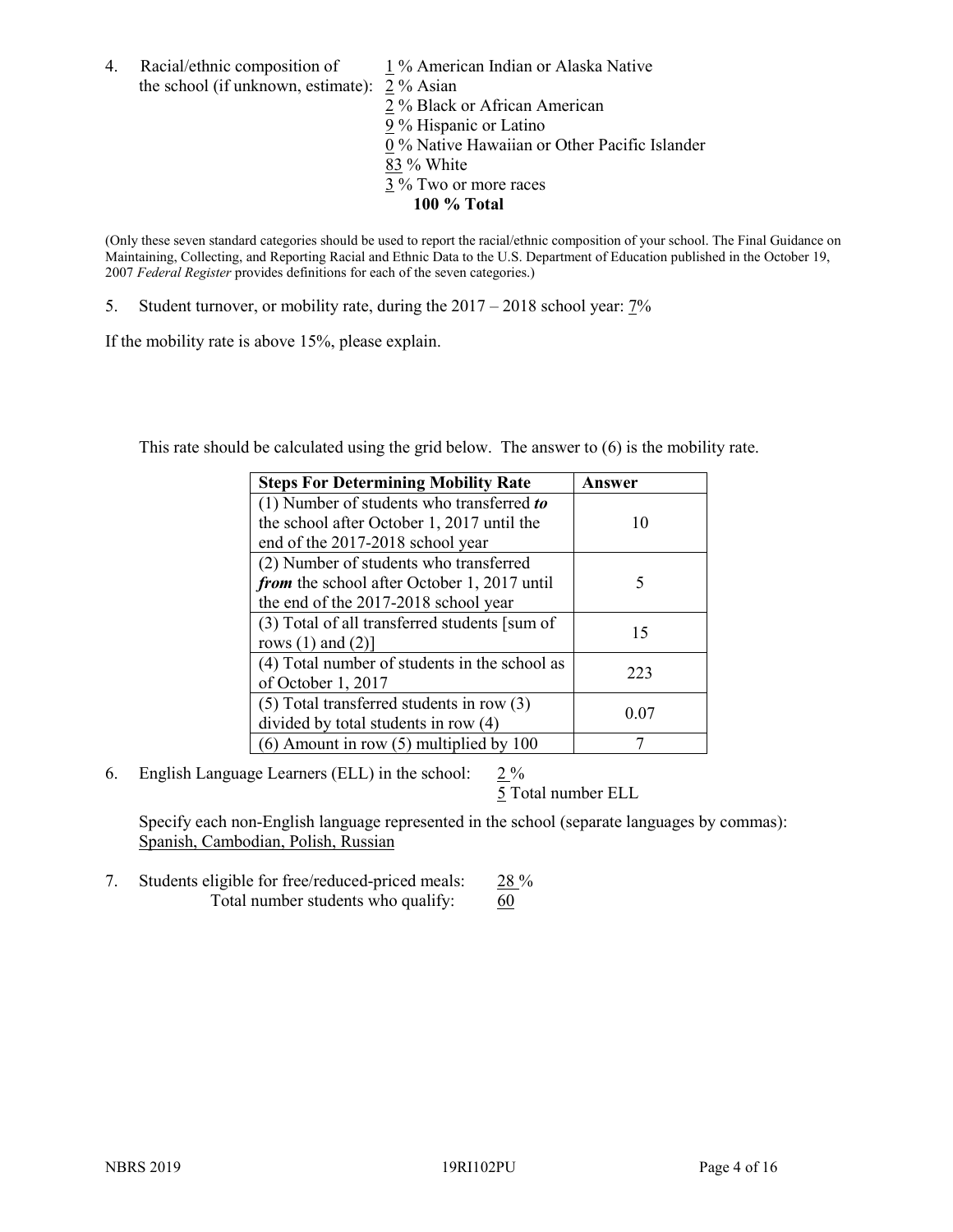44 Total number of students served

Indicate below the number of students with disabilities according to conditions designated in the Individuals with Disabilities Education Act. Do not add additional conditions. It is possible that students may be classified in more than one condition.

| 4 Autism                  | 1 Multiple Disabilities                 |
|---------------------------|-----------------------------------------|
| 0 Deafness                | 0 Orthopedic Impairment                 |
| 0 Deaf-Blindness          | 5 Other Health Impaired                 |
| 7 Developmental Delay     | 17 Specific Learning Disability         |
| 1 Emotional Disturbance   | 7 Speech or Language Impairment         |
| 0 Hearing Impairment      | 0 Traumatic Brain Injury                |
| 2 Intellectual Disability | 0 Visual Impairment Including Blindness |

- 9. Number of years the principal has been in her/his position at this school: 17
- 10. Use Full-Time Equivalents (FTEs), rounded to nearest whole numeral, to indicate the number of school staff in each of the categories below:

|                                                                                                                                                                                                                              | <b>Number of Staff</b> |
|------------------------------------------------------------------------------------------------------------------------------------------------------------------------------------------------------------------------------|------------------------|
| Administrators                                                                                                                                                                                                               |                        |
| Classroom teachers including those<br>teaching high school specialty<br>subjects, e.g., third grade teacher,<br>history teacher, algebra teacher.                                                                            | 12                     |
| Resource teachers/specialists/coaches<br>e.g., reading specialist, science coach,<br>special education teacher, technology<br>specialist, art teacher, etc.                                                                  | 9                      |
| Paraprofessionals under the<br>supervision of a professional<br>supporting single, group, or classroom<br>students.                                                                                                          | 12                     |
| Student support personnel<br>e.g., school counselors, behavior<br>interventionists, mental/physical<br>health service providers,<br>psychologists, family engagement<br>liaisons, career/college attainment<br>coaches, etc. | 4                      |

11. Average student-classroom teacher ratio, that is, the number of students in the school divided by the FTE of classroom teachers, e.g.,  $22:1$  22:1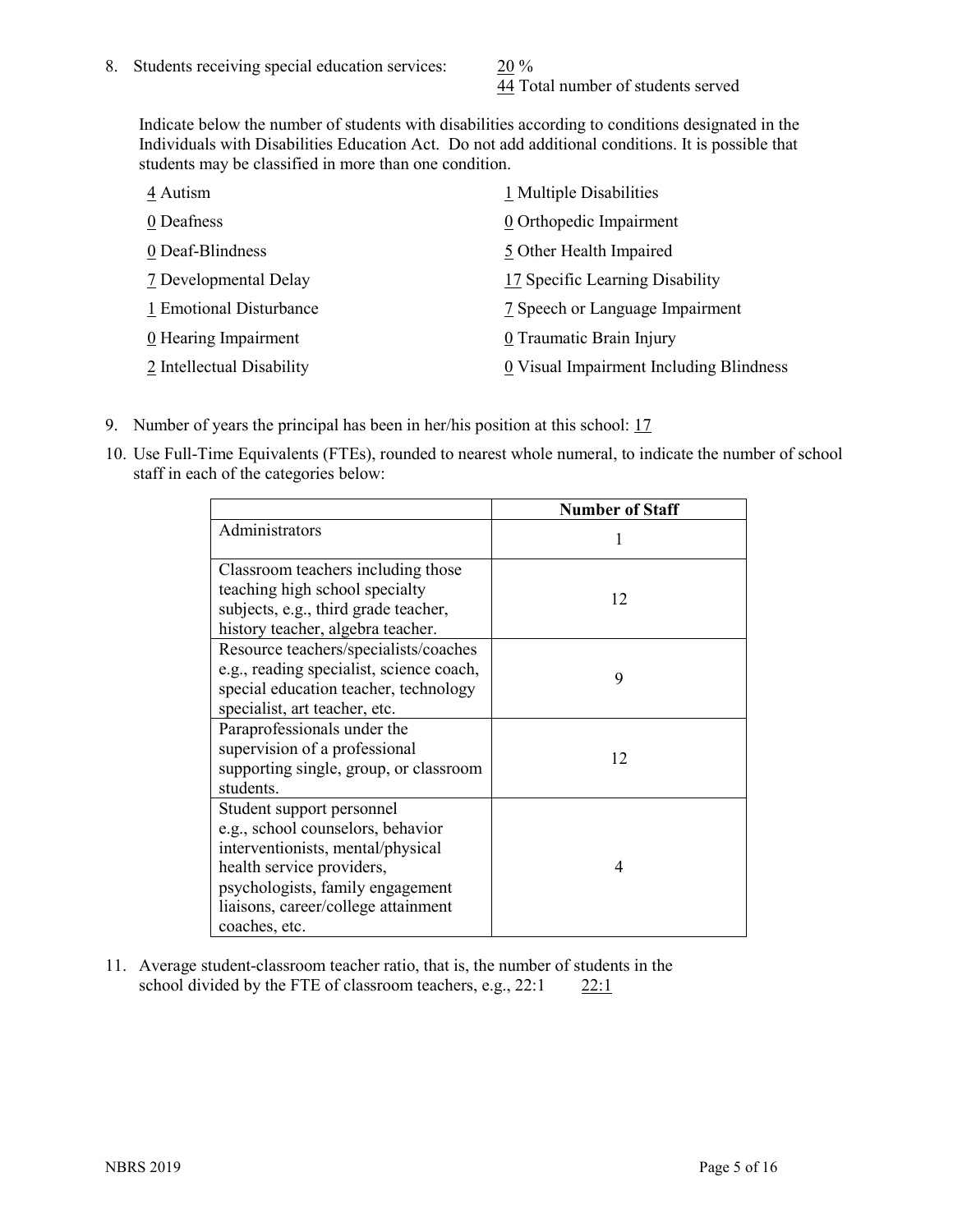12. Show daily student attendance rates. Only high schools need to supply yearly graduation rates.

| <b>Required Information</b> | 2017-2018 | 2016-2017 | $2015 - 2016$ | 2014-2015 | 2013-2014 |
|-----------------------------|-----------|-----------|---------------|-----------|-----------|
| Daily student attendance    | 93%       | 94%       | 95%           | 95%       | 95%       |
| High school graduation rate | $0\%$     | $0\%$     | $0\%$         | $9\%$     | $0\%$     |

#### 13. **For high schools only, that is, schools ending in grade 12 or higher.**

Show percentages to indicate the post-secondary status of students who graduated in Spring 2018.

| <b>Post-Secondary Status</b>                  |       |
|-----------------------------------------------|-------|
| Graduating class size                         |       |
| Enrolled in a 4-year college or university    | $0\%$ |
| Enrolled in a community college               | 0%    |
| Enrolled in career/technical training program | 0%    |
| Found employment                              | 0%    |
| Joined the military or other public service   | 0%    |
| Other                                         | $0\%$ |

14. Indicate whether your school has previously received a National Blue Ribbon Schools award. Yes No X

If yes, select the year in which your school received the award.

15. In a couple of sentences, provide the school's mission or vision statement.

Brown Avenue Elementary School's mission is to develop global citizens by offering rigorous and dynamic academics, challenging students to be their best selves physically, academically, socially, and emotionally.

16. **For public schools only**, if the school is a magnet, charter, or choice school, explain how students are chosen to attend.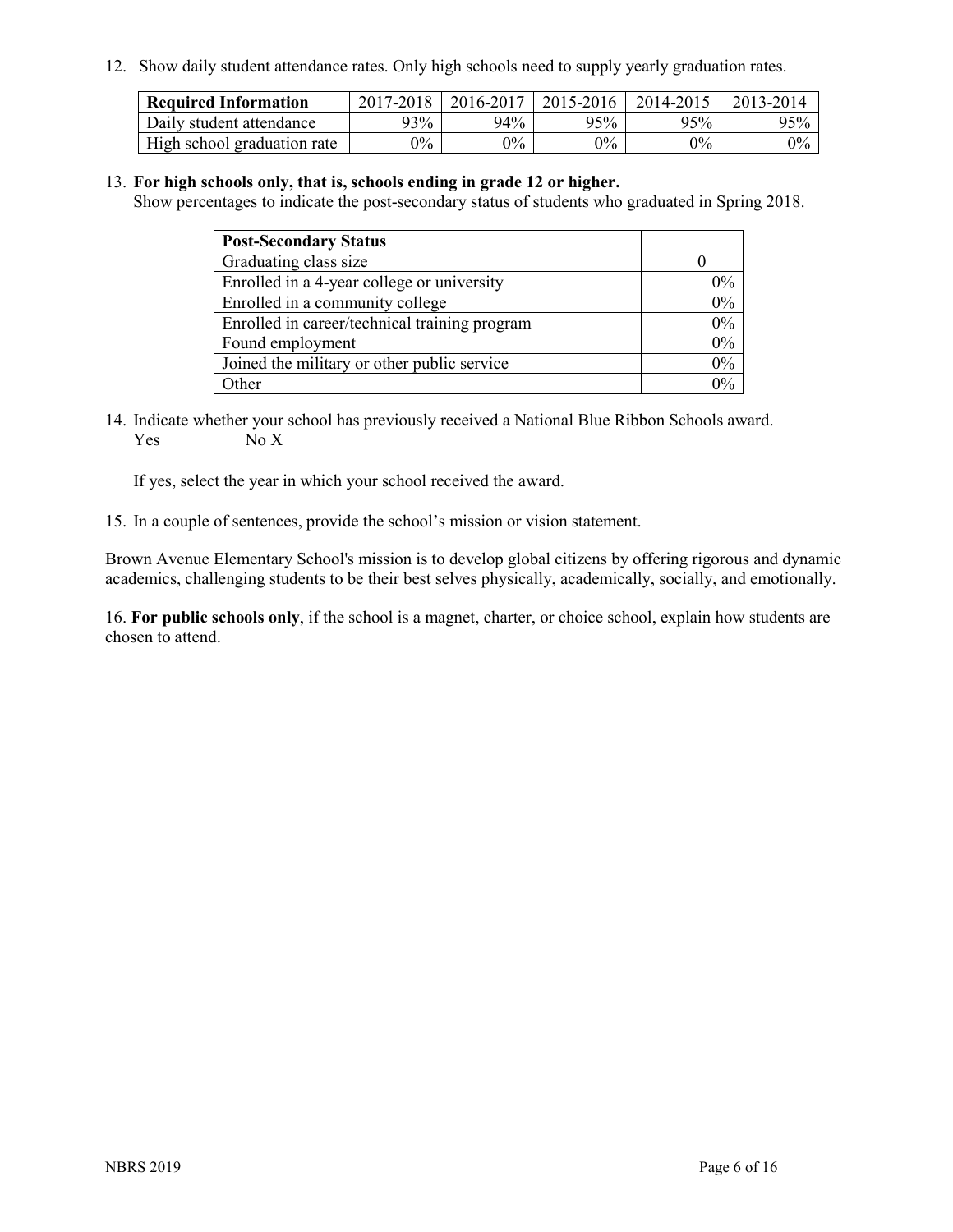# **PART III – SUMMARY**

A 1895 atlas indicates that the school existed at Reservoir Avenue (Oak Swamp Reservoir) in Johnston, Rhode Island. The school was situated near the water dam of this reservoir, therefore it was named the "Dam School." In 1932 the wooden structure was moved to its present location (Brown Avenue) and the name changed to Brown Avenue Elementary School (BAES). The building was described as a one-room wooden building heated by a wood burning stove. Most of the students walked to school from nearby farmlands. A new two room brick school was completed in January 1943 replacing the wooden structure. This two-room school held seventy students. The area was changing: farmlands were sold, homes were being built, and families were moving in, causing overcrowding at the school. Additions to the school were made in 1962, 1979, and 1987. This past November a classroom trailer was added.

Historically, our school community encompassed two-parent households with one parent at home. Parents volunteered in classrooms helping supplement instruction. The student population was not diverse. Traditionally, families were not transient, but were multi-generation attendees at our school. Today, our school serves approximately 220 students in grades one through five including two life skills classrooms. In the past 15 years, the school has seen a more economically diverse school population with added academic, behavioral, social, and emotional demands. BAES is considered an urban ring school. Approximately 2% of our students are English language learners, 25% of our students receive special education services, and 35% of our students are eligible for free/reduced meals, and 11% of our students are dual language families. With these added demands, staff has doubled in size, creating a full capacity building with challenges of space and limited resources, including specialized personnel and materials. Despite these demands, our school community continues to excel, teach, and learn with new and innovative strategies, and refine our best practices.

Key strategies that have inspired, encouraged and challenged all students across all curricula include the following: blended and personalized learning, student math coaches, flipped classrooms, targeted Common Core State Standards (CCSS) teaching, student-created authentic tasks, differentiated student assessments, voice and choice, and consistent review of student data.

Blended and personalized learning encourages students and teachers to have conversations about their learning. Teachers utilize the blended models of station rotation and flex classroom where the delivery of instruction shifts. No longer are students in "sit and get" mode, but are now more actively engaged in their learning through differentiated playlists and small group instruction that directly extends the strengths and provides for the needs of the students in smaller groupings. This learner-centered model encourages students to control their own learning, assess their progress, and reflect on next steps. Students have voice and choice by setting, working toward, and revising specific learning goals. Voice and choice also allows students flexibility in the path and pace of learning their core endeavors, to determine what resources maximize their learning, and what creation tools can allow them to fully demonstrate their learning. They are able to personalize their learning, both face-to-face (with teachers and peers) and virtually. The face-to-face interaction is through the facilitation of collaborative, project-based approaches and small group direct targeted instruction. The digital approach is through self-paced playlists that include adaptive sites, informative videos, and interactive tasks that target set learning goals. Students are taught to monitor their own progress which stimulates their metacognition.

The principal sets clear expectations and high standards. Teachers take their cue and target their instruction through differentiation, personalization, and blended learning. Data collection is instrumental to classroom instruction. Key assessments such as DRA, PALS, and RIGBY for reading, STAR (screening and progress monitoring), and performance based assessments for ELA and math allow for the identification of problematic areas of learning at both the classroom and school level. Built in reinforcement through the Multi-Tiered System of Supports (MTSS) provides the foundation and scaffolding necessary for student success.

Brown Avenue Elementary students will tell you that they feel respected and cared for by the faculty and staff. To promote kindness and understanding our school has adopted the Bucket Filling Program. "Bucket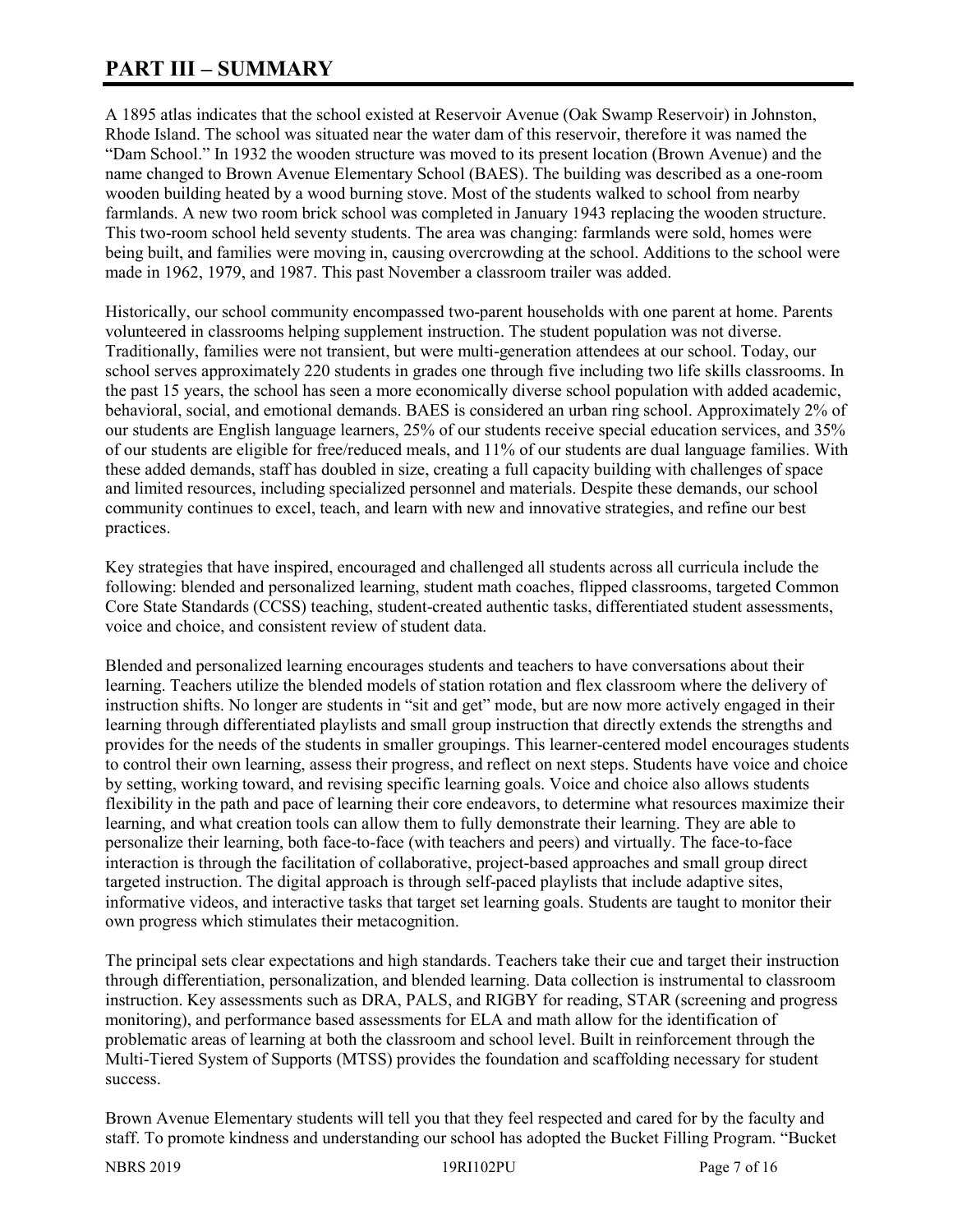Fillers" are students who help without being asked, speak kindly, include classmates, spread positive vibes, and generally uplift others. Students identified as bucket fillers earn "pom poms." Each grade level is assigned a specific pom pom color. Grade level totals are announced monthly during lunches. Earning the most pom poms is a challenge and reward for students. Bucket Filler students are identified by faculty and staff. Students receive recognition through grade level assemblies.

Another way that students are recognized is through our Student(s) of the Month program. Students can achieve this status by meeting the following criteria: classwork and homework completion, appropriate behavior, class participation, and overall effort in combination with exceptional school citizenship.

The Brown Avenue Elementary School mascot is a koala. Our students are referred to as "Koala Kids." Our Koala Kids developed a recipe for friendship. As a school community we strive to emulate the prescribed recipe which includes: "respect, kindness, honesty, laughter, with a good measurement of helpful sugar. We mix all the ingredients with a handful of trust until well blended. We add a generous amount of support, sprinkle with forgiveness, top with patience and serve with a sunny smile."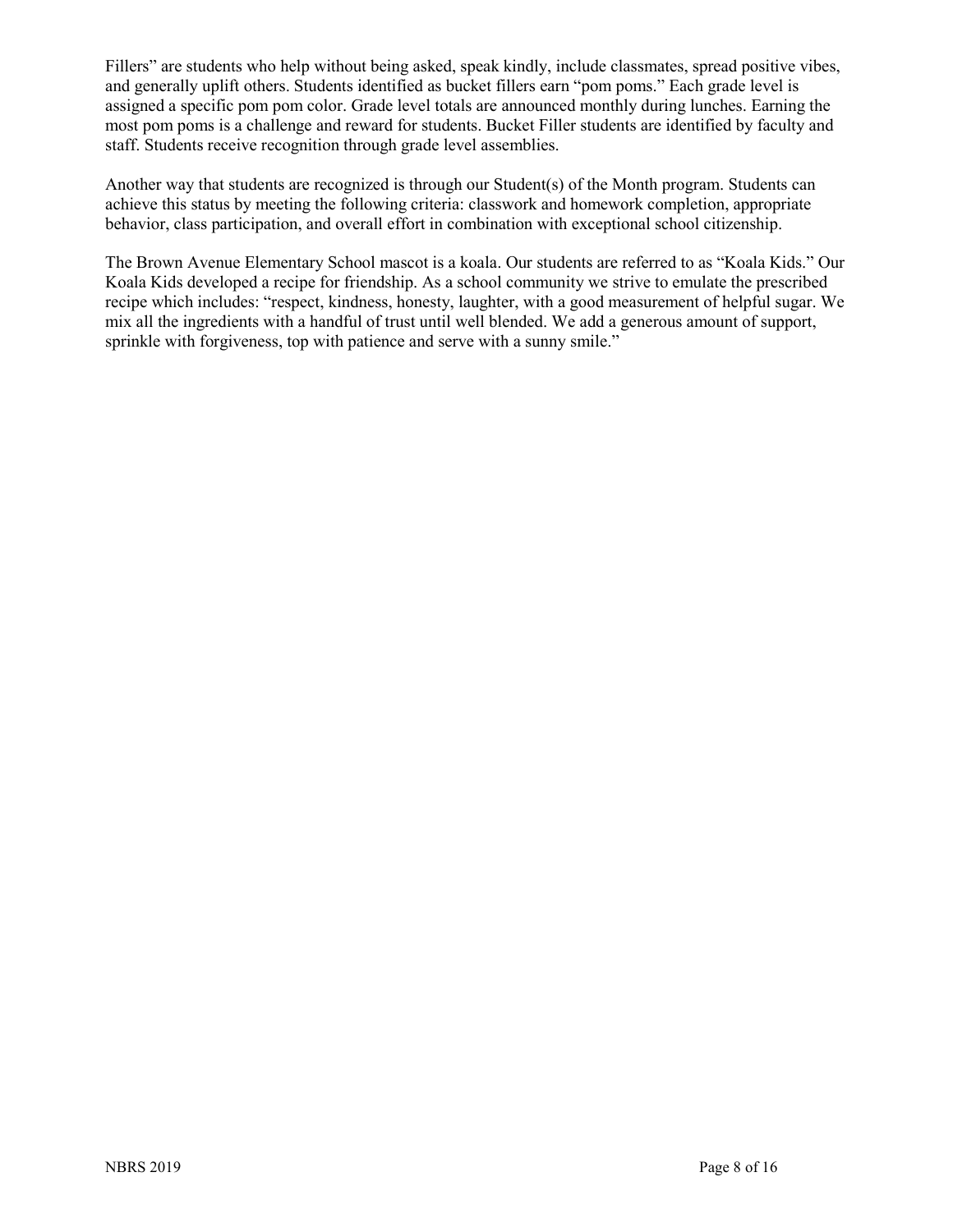# **1. Core Curriculum:**

## **1a. Reading/English language arts:**

The Common Core State Standards (CCSS) provide the basis for our curriculum. Our major focus is on grade level CCSS (or ELA and math with connections to social studies, science/STEM/computer science) and how to effectively instruct the students using engaging pedagogy. Grade level teachers make decisions based on evidence provided through assessments, targeted strategies, lessons and resources in all subject areas.

The English language arts and reading curriculum is delivered through our Units of Study and Fundations (a researched based program that provides strategies to support reading comprehension). The curriculum addresses listening, speaking, reading, writing and thinking. The Units are scaffolded to meet the needs of English learners, special education and gifted students. Our Character Analysis Unit teaches students to ask questions, make inferences, and apply prior knowledge while reading literature. These skills guide students to decipher various character personalities and nuances. Students examine setting, plot, and theme that authors use to create characters. Students focus on emotions, point of view, and inferencing based on evidence from the text. Formative assessment tools are used to examine student work.

Fundations is our core general education (Grades 1-3) multi-sensory, structured language program. Teachers in these grades provide precise foundational skills emphasizing: phonemic awareness, phonics/word study, fluency, vocabulary, spelling, and handwriting. Fundations is utilized in our Multi-tiered System of Supports (MTSS) providing research-based instruction for students at risk for reading difficulties, specifically students in Tier 2 (targeted instruction). Reading is taught through small, flexible grouping that is strategybased. Our Reading Specialist provides Tier 3 (intensive intervention) instruction which is research based, direct, explicit, multi-sensory, structured, sequential and diagnostic. Reading screenings (STAR screening and progress monitoring) are administered three times a year: Beginning of the year (BOY), middle of the year (MOY), and end of the year (EOY). Progress monitoring is used to check student progress every six to eight weeks. Student work is examined three times a year for Performance Based Assessment (PBA) and district benchmarks. Built in data days provide teachers with multiple opportunities to assess student work, target instructional approaches, and plan for assessment. Brown Avenue Elementary School (BAES) chose to use the RICAS benchmark for STAR Reading. This benchmark is higher than the district's benchmark. We chose this setting because it provides a more succinct picture of student knowledge and comprehension.

#### **1b. Mathematics:**

BAES's mathematics curriculum addresses the CCSS and is supplemented by the district's resources. Instruction is data driven, student-centered learning with self-paced activities that provide opportunities for remediation and enrichment. Foundational math skills, fluency, reasoning, conceptual understanding and application are at the core of instruction. Our math curriculum provides students with real world applications, connections to other subjects, hands-on learning, interactive multi-sensory instruction that is scaffolded, engaging problem-solving thinking, and opportunities for personalized learning paths. Teachers employ whole group, small group, station rotation, teacher as facilitator and peer coaching strategies. Differentiated approaches to teaching math allows each student to grow at their own pace. Students learn to construct viable arguments and critique the reasoning of others. Instruction is driven by: Daily assessments, Think Central, Personal Math Trainer, STAR Math, Math PBAs. BAES teachers implemented the CUBES method (Circle key numbers and units, Underline the question, Box math action words, Evaluate and eliminate, and Solving by showing work and checking) to problem solving. CUBES is method used to help students focus on the process needed to solve word problems. Students also have opportunities to challenge themselves through various educational math websites.

# **1c. Science:**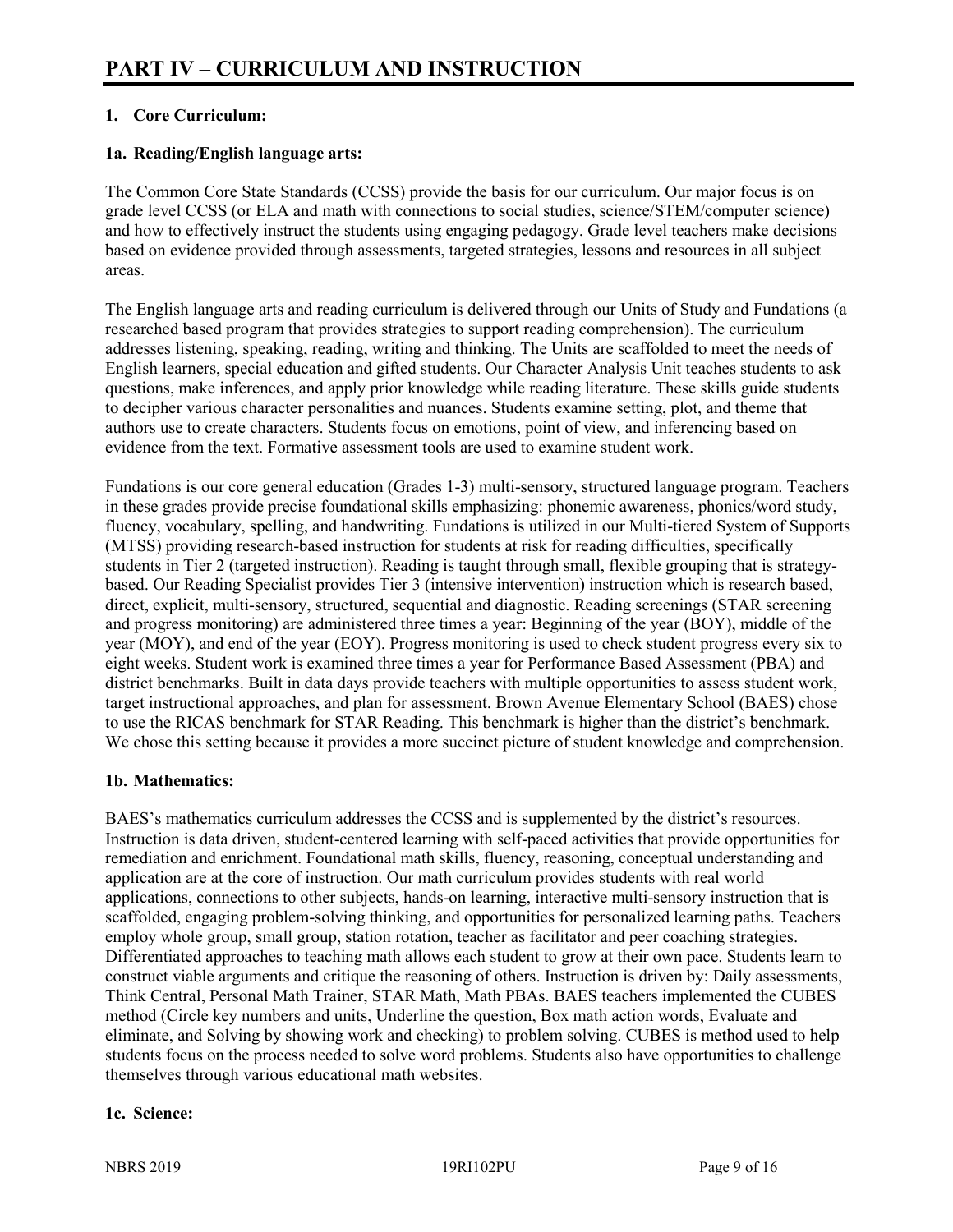BAES's science curriculum is based on the Next Generation Science Standards. (NGSS). Teachers target the physical, Earth/space, life, and technology domains. This is done through frequent use of the scientific method, research tasks, inquiry tasks, real world investigations, understanding of claims/evidence/reasoning, blended learning, integration of interactive digital notebooks, and STEM connections. Students are encouraged to ask questions, develop models, plan and carry out investigations, analyze and interpret data, and provide evidence. Students generate and compare multiple solutions to problems and carry out tests and experiments to investigate variables and draw conclusions based on predictions and inferences. Students are engaged in cross-grade level blended science experiences,peer collaboration, and experimentation. Students have opportunities to engage the sciences through authentic experiences. BAES students create, manage, and tend a school garden, participate in field trips that provide opportunities for exploration, create and erupt volcanoes, interact with various ecosystems, and learn recycling methods. Online resources provide students with virtual reality labs, videos that explain scientific concepts, and formative assessments to check understanding.

#### **1d. Social studies/history/civic learning and engagement**

BAES's social studies curriculum is taught through grade level thematic units. The curriculum encompasses community helpers, holiday celebrations, Rhode Island history and geography, inventors, United States regions, United States History from the Early Settlers through the Industrial Revolution. Students then apply their knowledge through oral, written or technology presentations. These presentations must demonstrate a thorough understanding of the topic while showcasing the students interests through personalized style and choice of presentation technique. Exploration of various educational technology tools as well as traditional arts integration styles is encouraged. The classroom teacher, media specialist, and music teacher integrate biographies, websites, current events, non-fiction books, historical fiction, and other resources to make learning pertinent, relatable, and authentic. Each year our students learn about legislation and what it takes to make a law. During a follow up visit to the state capital in Providence, they meet the governor and local legislators where they discuss local politics, engage in a debate on the floor of the State Senate and cast individual votes. Other classes visit a local mill where students learn about Pawtucket's role in the Industrial Revolution, exploring the history and geography of Rhode Island. Younger students meet and greet local civic leaders and community helpers that include firefighters, police officers, medics, and local business owners. This solidifies what and who the components are that make up a community.

Brown Avenue Elementary School is committed to the academic, social, and emotional growth of all students. BAES has found success because we believe our students can learn through hard work, high expectations, and perseverance. Student success is achieved through collaboration and communication between school and home.

# **1e. For secondary schools:**

# **1f. For schools that offer preschool for three- and four-year old students:**

# **2. Other Curriculum Areas:**

At BAES fine arts are essential and follow National Core Arts Standards exposing students to artistic processes, cultural contexts, communication, and aesthetic judgement of music and visual arts. Once a week, for forty-five minutes each, students engage in experiences using their imaginations to create and design with media, techniques, and processes that express thoughts, feelings, and ideas while applying basic concepts in a multi-sensory approach. A mural of Angel Wings was created by the art teacher connecting art and SEL (social-emotional learning) curriculum. Students set an intention or state a positive affirmation each day.

BAES's physical education and health curriculum addresses personal and mental-emotional health,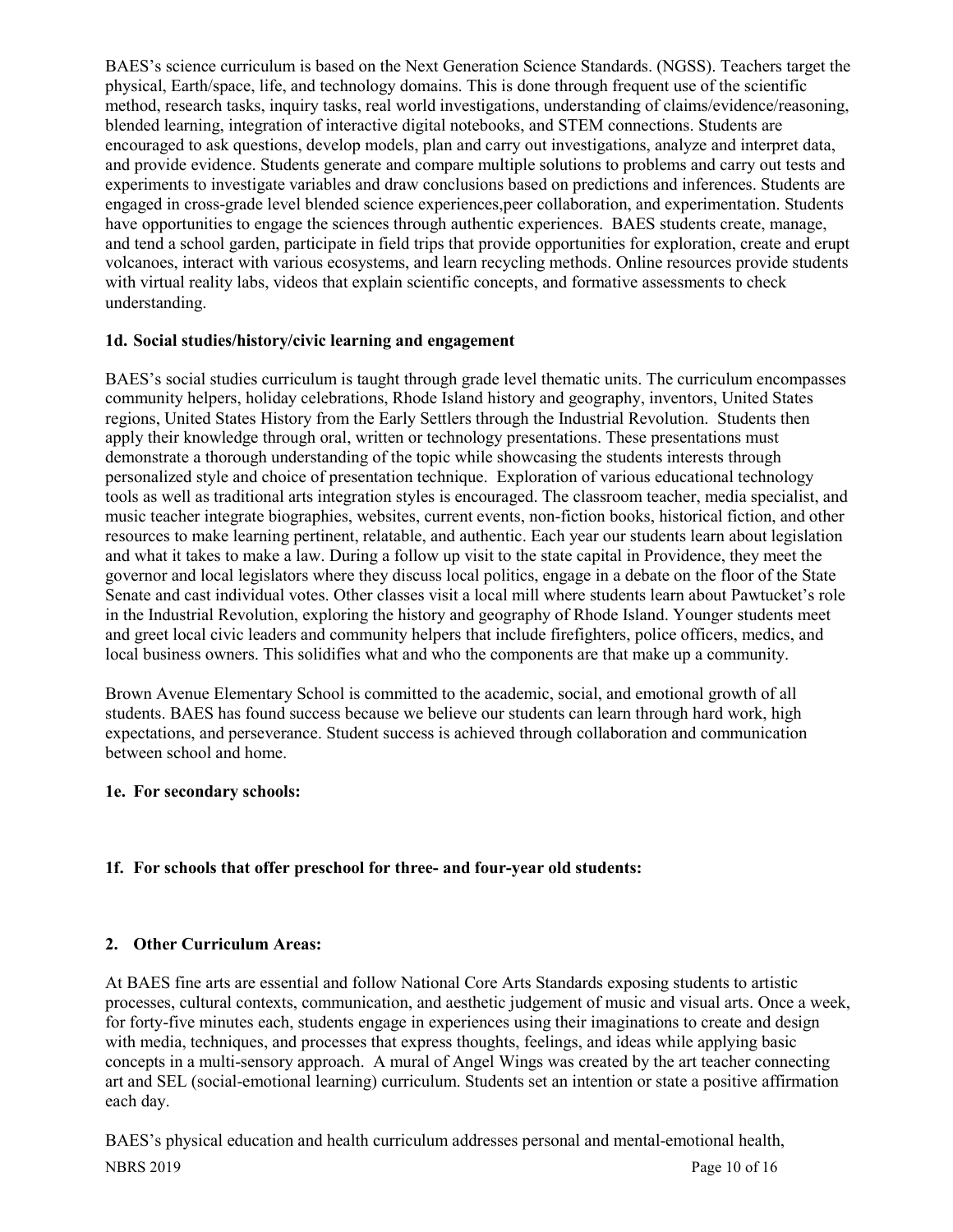nutrition, injury, substance abuse and prevention, disease prevention, sexuality and family life for all students. This curriculum follows the Rhode Island Health Education Standards and the RI Physical Education Framework. Students engage in one (55 minute) health and one (45 minute) physical education class weekly. Students are exposed to student-centered activities, sports, team-building and problem-solving challenges. Through physical education classes, students learn communication, cooperation, and positive social skills to develop confidence and motivation. Our health program focuses on teaching how to read labels, make healthy choices, and partake in daily exercise to properly maintain a healthy lifestyle. Our annual Healthy Kids' Day promotes healthy exercise and proper nutrition. Local businesses, health professionals, culinary chefs, RI Recycling Plant, firefighters and police officers, and State Police provide educational demonstrations and activities. Students learn how to keep safe, maintain a healthy lifestyle, and keep Earth clean. This event is coordinated by our physical education teacher, nurse- teacher, and principal.

BAES teachers have embraced technology through blended-personalized learning. Technology standards are targeted not only through the library/media specialist but also through teachers with the support of our instructional technology coordinator through embedded supports, model lessons, and professional learning opportunities including monthly "appy hours" and annual technology showcase. Technology enhances student learning and teaching while preparing students for the 21st century and beyond, strengthening student skills and aptitudes for careers that have yet to be named. Computer science endorsements are currently being created in RI and members of our BAES community are part of the state planning initiative.

The International Society for Technology in Education standards for students are the primary focus, engaging students to become "empowered learners, digital citizens, knowledge constructors, innovative designers, computational thinkers, creative communicators, and global collaborators" occurs daily in classrooms. Through blended-personalized strategies, students learn through station rotation and flex models where interactive tasks and playlists guide students through self-paced explorations with targeted direct instruction by teachers and support staff, independent learning time and collaborative student interactions. Students are actively engaged in digital citizenship modules and computer science (through Code.org and Scratch) that develop computational thinking, communication, and design, in addition to perseverance and grit, which connect to our SEL focus of growth mindset.

BAES has fully implemented Second Step (SS), a SEL program in grades 1-5, on a bi-weekly basis for all students. SS enables BAES to become a more supportive and successful learning environment. Students thrive in our accepting and empathetic community through the support of teachers and support staff, families, and the larger community who take a more active role in the social-emotional development of our children.

SS helps to increase academic success and decrease problem behaviors by promoting SEL competencies of self-awareness and self-management, social awareness and relationship skills, and responsible decision making. Developing these competencies enables students to self regulate confidently so they can better manage emotions, solve problems, develop empathy and take charge of learning. As we develop these competencies, students become more capable and successful learners, able to more completely attend through active listening and effective communication, manage self doubt in times of academic or social challenges, and gain assertiveness to achieve goals.

#### **3. Special Populations:**

NBRS 2019 Page 11 of 16 BAES staff believe all students can learn. Our school growth mindset motto is: "You may not know it YET!" and is the foundation where students can build upon their skills through support and hard work. Teachers administer baseline test, collaborate to dissect the data, and plan instruction. Should students need support immediately, classroom teachers begin Multi-Tiered System of Supports (MTSS) Tier 1 support that may be academic, social, emotional, or behavioral. Instruction is differentiated, specific, and delivered in a multi-modal approach which leverages technology when appropriate. Classroom teachers or teacher aides provide support three times a week for fifteen to thirty minutes in small group or one-on-one. Classroom Tier 1 support and progress monitoring continue for six weeks. Standardized progress monitoring tools are used according to our district protocol to check student growth. Should more support be necessary, established MTSS protocols provide support (Tier 2 and 3) through our MTSS Team. Ongoing data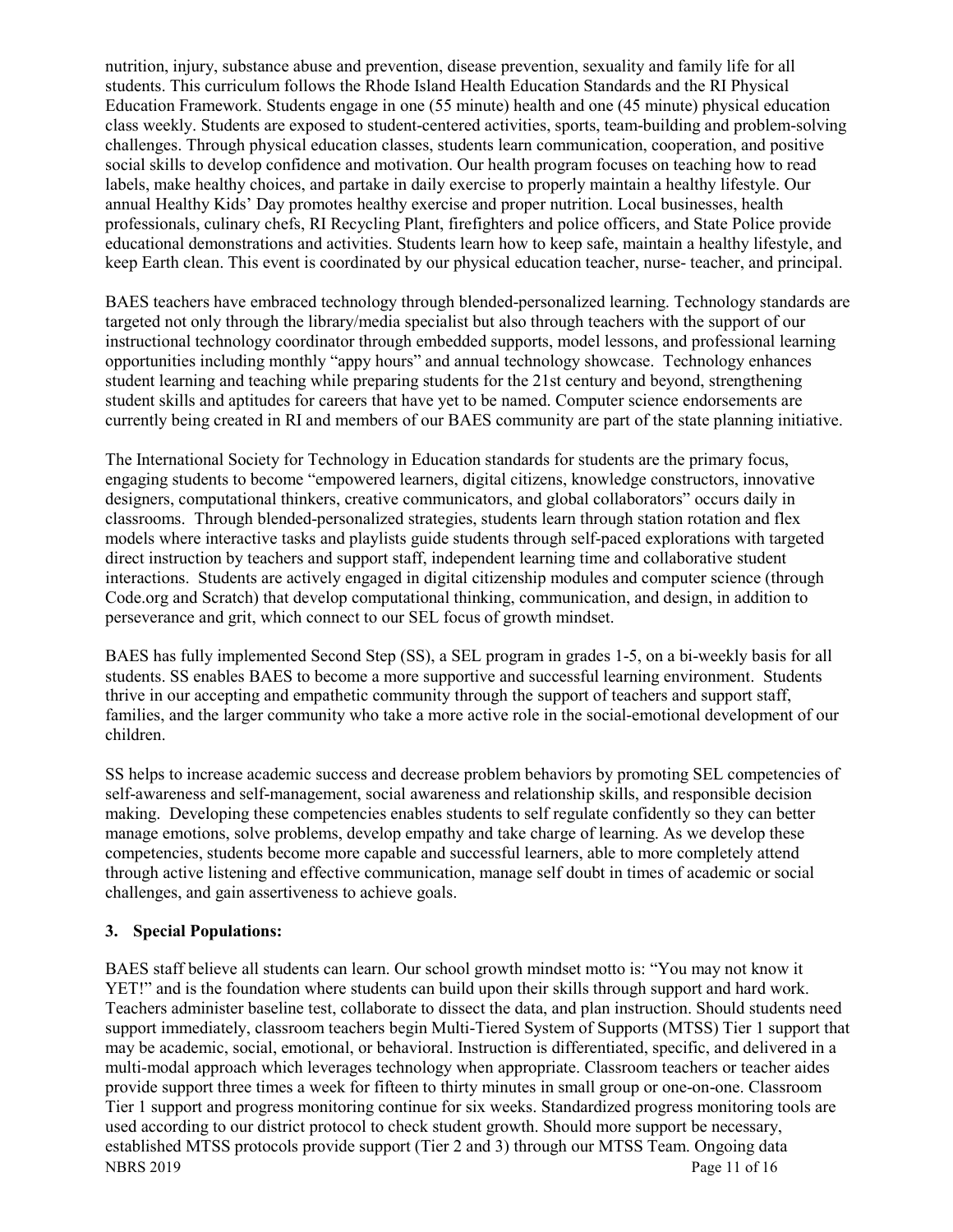collection and analysis to close learning gaps is fully supported and done through a multitude of avenues with a variety of stakeholders including MTSS Team members (Classroom teacher, special educators, reading specialist, student support coordinator, speech/language teacher, guidance counselor, social worker, psychologist, and EL teacher) and often our Registered Behavior Technician (RBT). Supports are established and delivered with fidelity. Students are expected to work hard alongside classroom teachers and special educators to assess, plan, practice, apply, reassess, reflect, and revise in order to achieve goals. Students have access to data regarding their progress and work on specific goals that target the gap. Collaboration is key to student success and each child's plan is individualized. Our inclusion model supports students with disabilities to have access to the curriculum. Student work is differentiated, personalized, and is scaffolded to provide multiple entry points for all students.

Delivery of instruction includes, but is not limited to, station rotation and flex models of blended learning, small group targeted direct instruction, one-to-one conferencing, partner support, peer coaching, and guided groupings (based on competencies in reading, writing and math). Assessment review is critical to planning and instructing our students. Teachers consistently use formative assessments including review of daily work, small group interactions, and class discussions, as well as summative assessments including end of unit assessments, PBAs, district benchmarks, and progress monitoring data. Standardized scores, such as those from recent RICAS sets, help to plan instruction across multiple content areas that focus directly on student challenges. BAES has set a higher benchmark for our STAR Reading and Math. Our school is using the RICAS benchmark (70%) as opposed to the district benchmark set at 40%. Teachers also use Lexia, Wilson and Orton-Gillingham programs to target specific reading deficiencies. We have implemented sixweek, before school, Ramp-Up programs for Math, Reading and ELL students. A variety of challenging educational ramp-up websites are also used to target students with needs. Brown Avenue Elementary School was the only school in the district that has consistently closed its special education gap.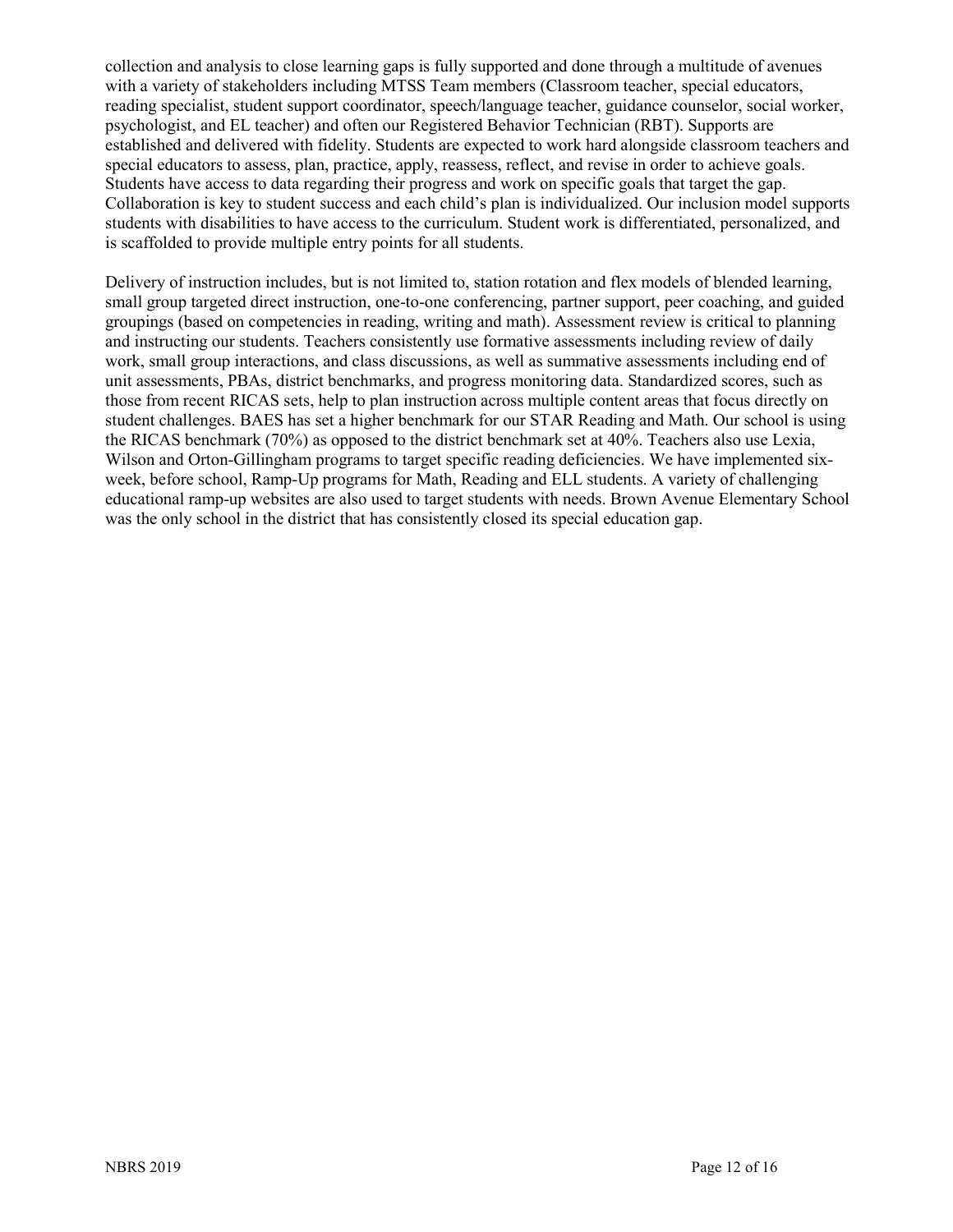# **1. School Climate/Culture:**

Brown Avenue Elementary School is a safe, nurturing, and positive environment. Students, faculty, and parents work together to teach students to become productive members of society. There is a culture of mutual respect. The principal works collaboratively with all stakeholders to create and sustain a healthy learning environment. High expectations, concern, and empathy for students, staff, parents, and the community are valued and nurtured. People thrive in environments where they know they are supported and respected, and where expectations for behavior are clearly communicated and enforced. This is our intention here at BAES.

The Brown Avenue Elementary School family supports community and national agendas. The students provide aid to local charities throughout the year. We collect food several times a year to support the local food pantry, which helps our families who are struggling and need support. Thanksgiving baskets are given to school families that need assistance. New socks, gloves, mittens, scarves, and hats are collected to help students in state custody. Toys are collected during Christmas. Letters are written to our soldiers. Money is collected for national charity campaigns such as: Autism Project, Red Nose Day, Pennies for Patients, American Heart Association, and the Tomorrow Fund.

#### **2. Engaging Families and Community:**

Communication and collaboration between school and home is the cornerstone of student success at BAES. Open two-way communication from the principal that extends through each teacher and from our school office to families and the community at large provides the model and sets the tone for the school. The stability of our school secretary and educational staff has ensured that families are known and feel comfortable in our learning community. They are valued as active members and engage amongst each other, with leadership, and with teachers and support staff in ways that promote respect and provide support for all stakeholders. Teachers continue that philosophy through communications such as emails, newsletters, and online platforms such as Class Dojo and Remind, as well as Google Classroom. Prior to the opening of school, parents are invited to meet their child's teacher and experience time in their child's learning environment which includes flexible learning spaces, collaboration areas, and virtual learning platforms such as Google Classroom. Communication (and the supportive relationships that ultimately develop) is established at open house, where families and teachers learn from each other and share information to begin the partnership of each child's academic journey.

Parents are informed of their child's academic or social successes and struggles through progress reports, report cards, progress notes/check-ins, data from STAR screenings and progress monitoring, phone calls and/or notes from teacher or principal. Parents are equal partners and have a shared responsibility for their child's education.

State testing report night is led by school leadership and attended by teachers, support staff, and families. Parents are informed of our school's progress based on RICAS data. Past results show a closing of the gap (for both ELA and Math) amongst our special needs population. This success is possible through engagement between families and the school in the decision-making process.

Our parent organization is actively involved in a multitude of educational and social activities. Parents provide students with experiences that expand their knowledge base through hands-on opportunities. Students participate in real-life experiences supported by our parent organization. The school/parent organization hold social events that instill a sense of community. Students engage in our ramp-up programs, experience academic field trips, and plan and deliver fundraising events that support our community at large. All of these moments provide opportunities for connections where new relationships can blossom and flourish.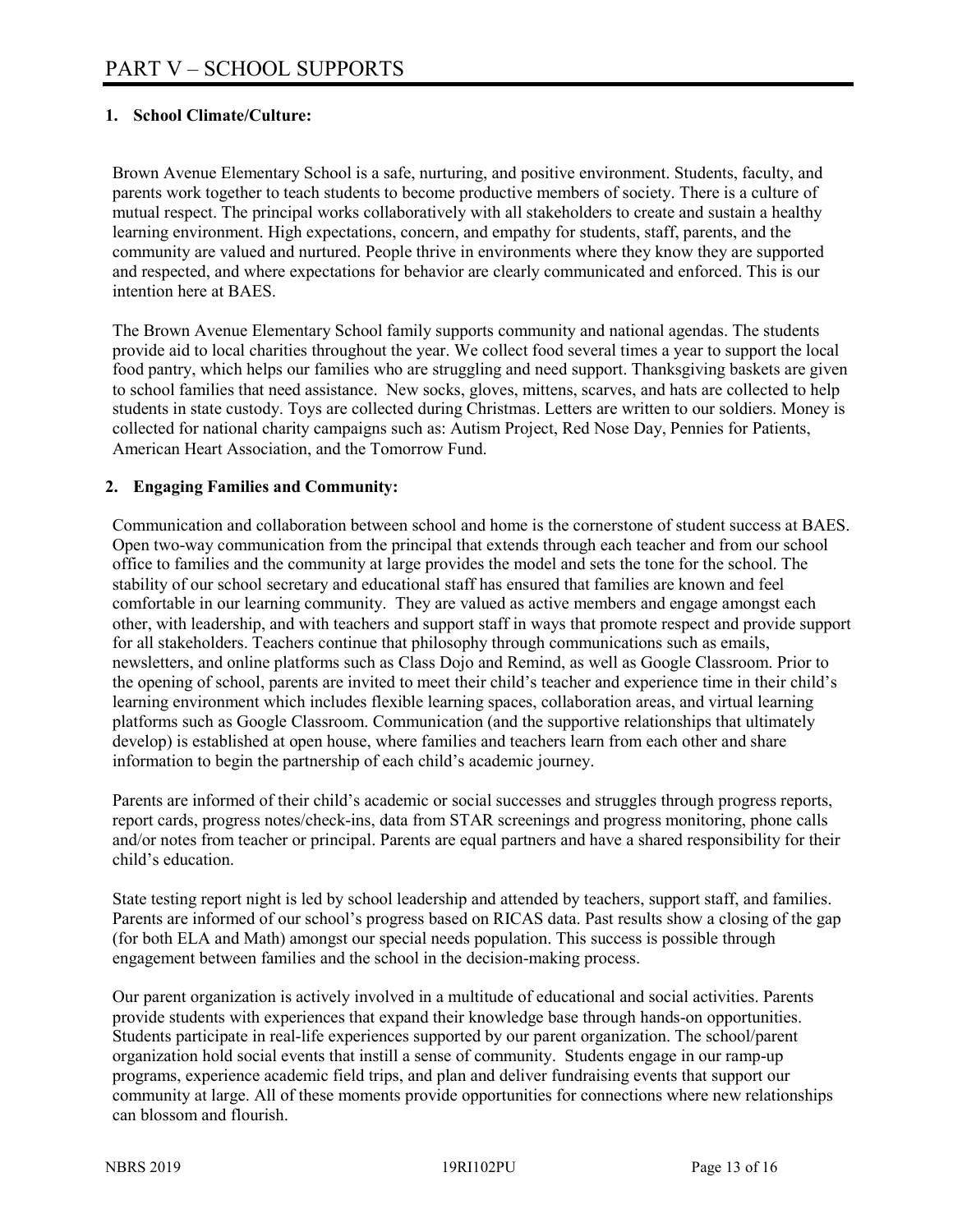#### **3. Professional Development:**

Professional development is an integral component of our school's success. Teachers and staff attend district sponsored seminars and workshops and have opportunities to attend professional learning opportunities outside the district. Our teachers participate in webinars and conferences within and outside of the school day.

District-wide support staff that benefit teaching and learning at Brown Avenue Elementary School include a math coach, an instructional technology coordinator, and a curriculum advisor. Professional learning opportunities, embedded supports, academic coaching, and analyzing student work occur consistently with these individuals through district-wide and school-based initiatives. The "thought partnerships" that develop through these interactions guide conversations that might otherwise become stifled. Teachers are able to openly discuss and debate new practices and strategies, question and challenge the thinking of colleagues in a productive and respectful manner, and engage in the sharing of ideas and experiences that maximizes the learning opportunities for our entire community. When our educators are looking to delve into new and innovative approaches, it is our group of teacher-leaders who consistently provide support and help to establish and build networks across our school, between elementary buildings, and among all district educators. Teachers at BAES have fully embraced this collaboration and often serve as models for other educators in our district. For example, several classrooms at BAES are acknowledged as "Lighthouse Classrooms" where blended and personalized learning strategies are engaged to promote student voice and choice and student-led learning experiences. Additionally, many of our teachers serve as liaisons for both the district math and ELA curriculum teams, helping to develop curriculum tools and materials that promote differentiated instruction, student engagement, and academic and applied learning skills for our students.

In addition, our district EL coach and special education director help to coordinate district efforts, secure resources for students with special considerations, and provide supports and tools for educators.

## **4. School Leadership:**

The leadership at Brown Avenue Elementary School is one of mutual respect, collaboration, and shared decision making. It is a team effort. With these attributes a positive working environment is created where the climate is welcoming, people are supported, and everyone is encouraged and empowered to learn and grow. The principal is supported by the Student Data Learning Team (SDLT). The SDLT collaborate with the principal regarding curricula, data, and the overall mission of the school.

The principal, along with the BAES staff, share a common mission and core beliefs that support and promote academic success and the social and emotional well-being of every student. Leadership continually advocates for the implementation of student centered learning, promoting a caring environment, maintaining open communication, and inspiring continuous improvement.

The principal establishes relationships amongst all stakeholders promoting integrity, collaboration, trust, and lifelong learning. She also employs critical interpersonal and communication skills to build schoolwide teamwork. Social-emotional understanding and insight to students' and staffs' cultural backgrounds is an additional component to her leadership style.

The leadership teams' focus is on curriculum, instruction, and assessment. They ensure that best instructional practices, assessments, progress monitoring, and data are used to improve instruction. Continuous inquiry, planning, monitoring, evaluating and providing feedback for student's academic and social-emotional success and well-being is of utmost importance.

NBRS 2019 Page 14 of 16 The principal develops leadership capacity, opportunities, and support for other professionals within the district. Teachers are encouraged to become leaders and are constantly given opportunities to share their learning and expertise with BAES colleagues and across the district. Staff meetings are collaboratively run by the principal and various teachers to ensure equity of voice, shared problem-solving, and collective experiences which enhance the overall school atmosphere. Teachers are comfortable collaborating with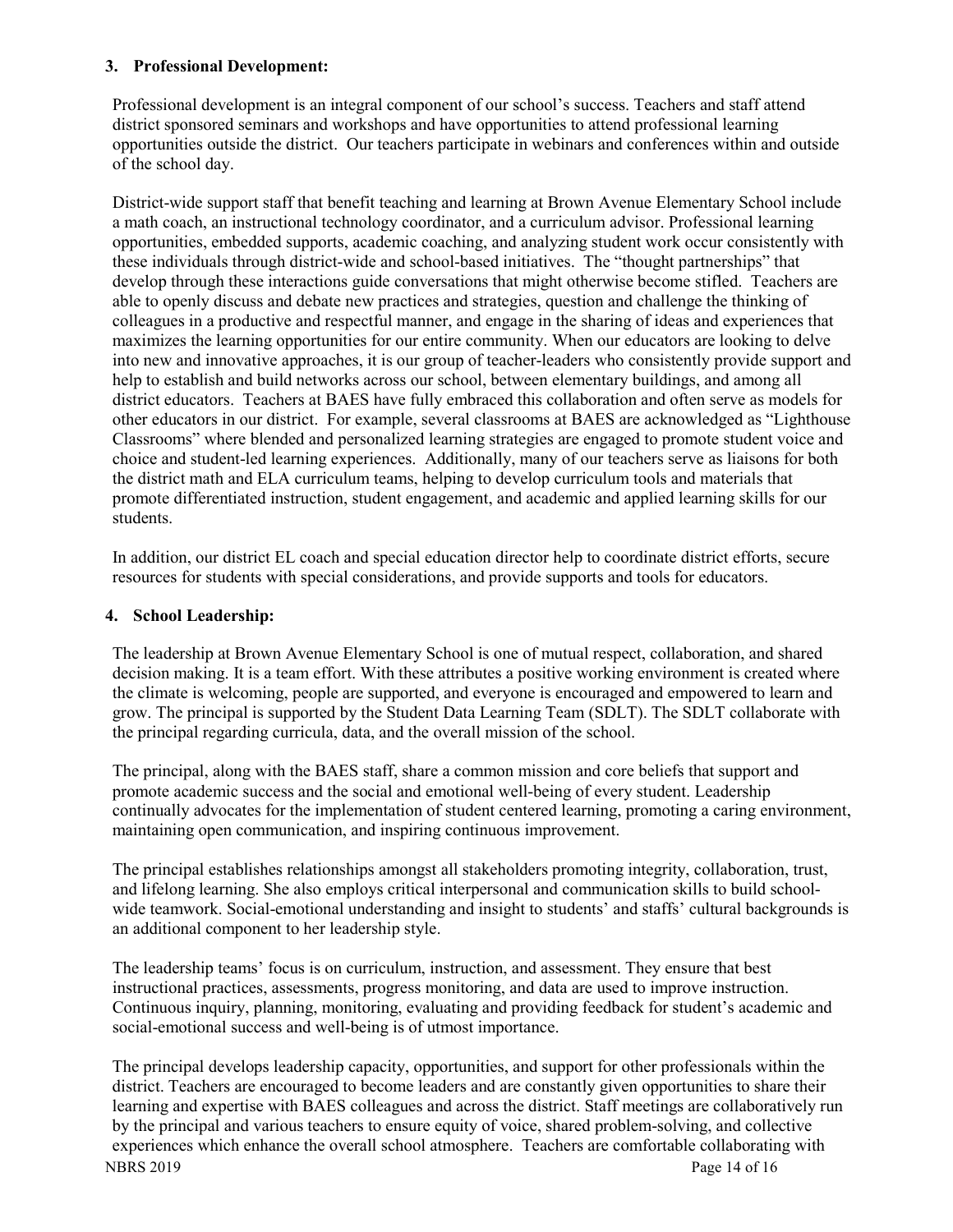grade level colleagues, among grade levels and across disciplines. In addition to focusing on the school environment, time is always provided to make connections and share in order to provide and promote not only healthy professional growth, but a safe and supportive network to reinforce personal health for all staff members.

Leadership engages families and the community through positive, collaborative, and beneficial relationships with families. An open door policy is established. Open communication is understood, valued, and promoted. Building and sustaining these relationships is paramount to our school's success and is bolstered by newsletters, digital connections such as Class Dojo, and family events.